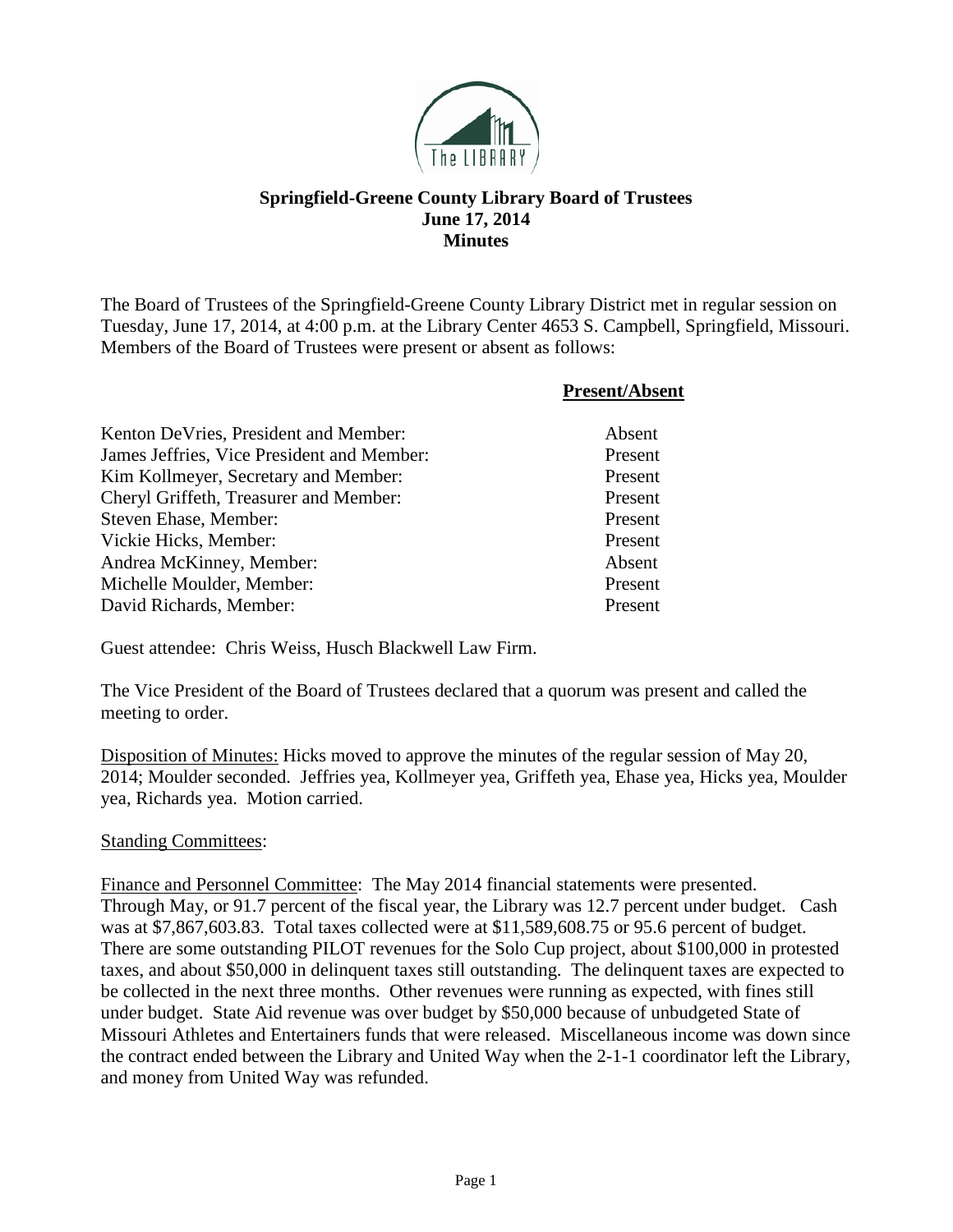Personnel expenses were under budget at 81.3 percent for the year. There were no unemployment claims and no workers compensation claims. Health insurance claims are expected to rise in July, but there is stop-loss coverage over \$40,000 per employee per year. Operating and maintenance were under budget at 73.7 percent and Charges and Services were at 74.9 percent. Total operating costs as of May 30 was at 78.4 percent of budget. Still to be paid out were ALA travel costs, the wall dividing meeting rooms A and B at the Library Center, and the canopy repair at the Library Center. Capital outlay was at 83.1 percent. The bond payment for the year was made, and the total owing is at \$2,690,000.

Revisions were made in the 2013-2014 budget to allow for the purchase of the Honda CR-V, so the budget line for a new vehicle was removed from the 2014-2015 proposed budget. The Toyota Matrix was traded in for \$6,000 value.

Cooper presented the proposed budget for 2014-2015. Revenue projections were based on 2013- 2014 YTD actual, plus a forecasted May and June, plus 2.5 percent expected growth. The expected late-arriving PILOT taxes and delinquent taxes were not included. Consortium income is expected to be down. Gift Shop income included the 2014-2015 Holiday Store sales. The Friends of the Library income was budgeted with only currently-known amounts, and will likely be more. Interest income was corrected for the 2014-2015 budget at \$20,000. Passport Acceptance income was budgeted to be \$25,000 plus enough to cover associated costs of \$4,270. Miscellaneous income also included test proctoring of \$5,000. State Aid was budgeted to be flat, and included a distribution of Athletes and Entertainers money from the State of Missouri. Grants included a Library Services and Technology Act grant for digitization of the World War I project *Over There: Missouri and the Great War* and Summer Reading Program. Personnel expenses as budgeted were 60 percent of the operating budget, and library collections were 20 percent of operating. A contingency of \$50,000 was also included in the budget. The federal E-rate telecommunications and internet reimbursement for 2014-2015 will be \$93,632.75. Personnel costs include a step increase for employees on the track and a 2 percent raise for end of track. Beginning MLS salaries are budgeted higher. New positions and hours include the early literacy specialist formerly covered under grant proceeds; increase from part-time to full-time of an Ash Grove Branch position; increase from part-time to full-time of a web development staff; addition of a part-time position at the Fair Grove Branch; and addition of one temporary part-time position in Collection Services. Major expenditures from Operating and Maintenance were budgeted for the Midtown Carnegie Branch, including replacement of water lines, repair of the south steps, and repair of the stained glass windows. A new reference/circulation desk is also planned. Replacement of two HVAC units at the Library Center were budgeted, and others will be replaced in years to come.

Hicks moved to approve the 2014-2015 budget as presented; Moulder seconded. Jeffries yea, Kollmeyer yea, Griffeth yea, Ehase yea, Hicks yea, Moulder yea, Richards yea. Motion carried.

Buildings and Grounds Committee: At the Library Center, the women's restroom remodel was completed and the canopy work began. The Library Station sign, a project funded by Friends of the Library, was approved by the City of Springfield, and it was on order. The Toyota Matrix was replaced by a Honda CR-V at a cash cost of \$17,385 plus a trade-in value on the Toyota Matrix of \$6,000. Park Central Branch had publicity in the News-Leader about the restroom doors with a follow-up story on May 24. The Midtown Carnegie overflow parking lot has been sold to Springfield Public Schools for \$150,050 after closing costs. The proceeds will be held in the reserve fund.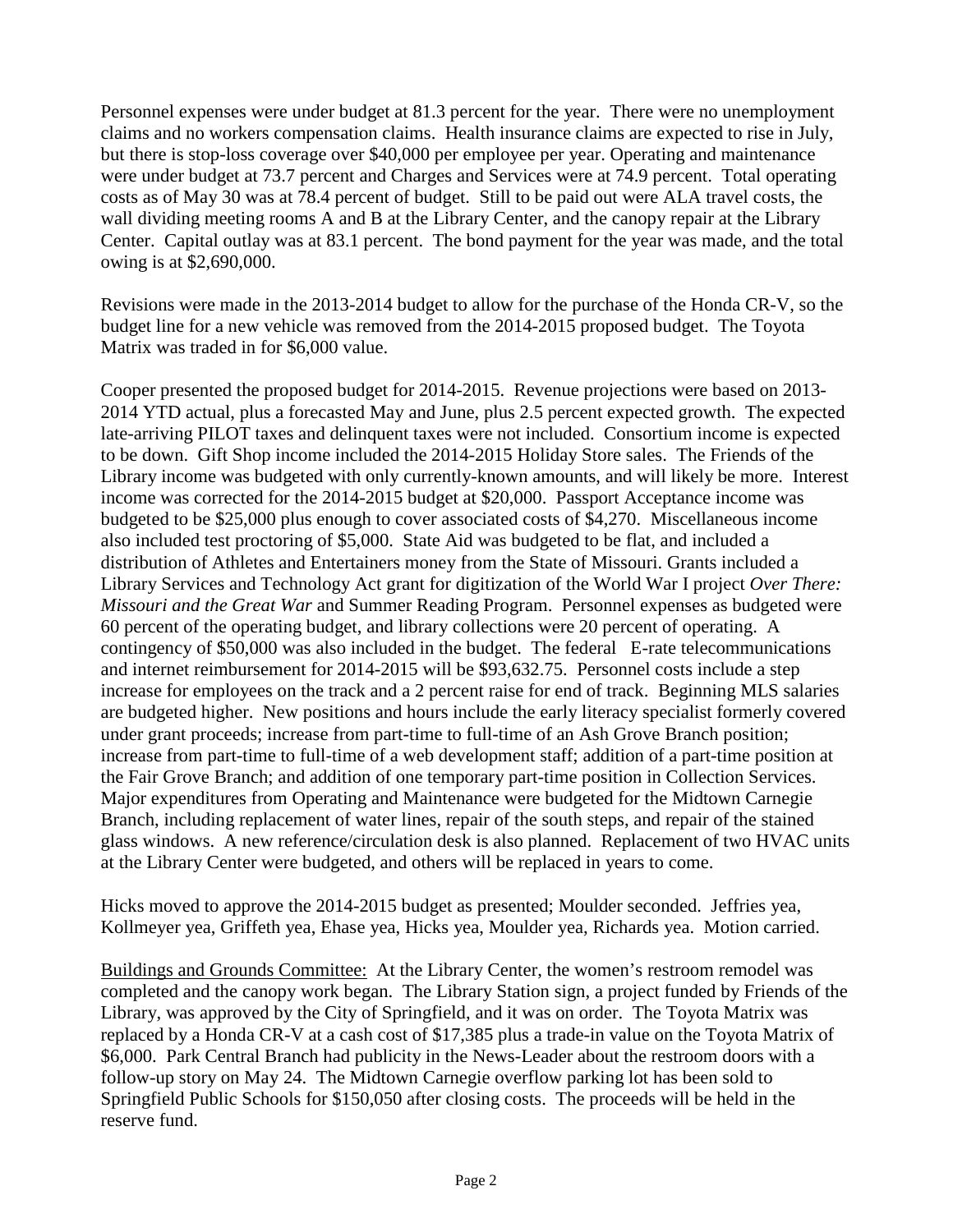Report of the Director:

- The Passport Acceptance Facility at the Library Center opened on Monday, June 9, 2014. The pilot project may extend to other locations in the future.
- The first 'Dewey Light' area was introduced in conjunction with the Passport Acceptance Center with a travel theme.
- Show-Me Steps grants were awarded to Cooper and Planning and Development Librarian Gay Wilson for attendance at the PLA Results Boot Camp in Nashville, Tennessee in August, 2014.
- The Springfield City Council will vote on July 7 on a redevelopment plan for the So-El District Lofts Redevelopment Area, which would qualify the development for 10 years of tax abatement on the increase in the assessed value of the land and improvements.
- The Summer Reading Program began on May 24, with a theme of Fizz, Boom, Read! Which explores science. New this year is the "Racing to Read All Summer Long!" early literacy program. This portion of the Summer Reading Program is funded by a Library Services and Technology Act grant.
- The Springfield Police Department placed "Walk-in Crash Report" forms at the branches to help people without a computer to access them.
- A French web site now lists the Library's digitization project *Over There: Missouri and the Great War.*
- On June 9, 2014, Springfield Mayor Bob Stephens recommended to the Springfield City Council the appointment of Matthew Simpson to the Library Board of Trustees, replacing Cheryl Griffeth, whose term ends July 1.
- On June 23, the mayor will recommend the reappointment of James Jeffries for a second term on the board.
- Presiding Commissioner Jim Viebrock will make a recommendation to the Greene County Commission on a new board member to replace Vickie Hicks, whose second term ends July 1, 2014. The replacement was not yet known.

Foundation Update: Foundation and Development Director Valerie Richardson reported that the Brentwood Capital Campaign was about \$5,000 away from reaching the half-way point in fundraising. The Darr Family Foundation granted \$5,000, and other grants were outstanding. Richardson reported that she was working on a corporate list for fundraising. There will be an increase in fundraising as the public phase begins some time in the fall or the end of the year.

New Business: The Nominating Committee had not yet met, so were planning to meet and have a slate of officers at the next meeting to be approved. Any board members interested in serving on a specific board committee were to let Jeffries know.

Recognition: The board recognized and thanked Vickie Hicks and Cheryl Griffeth for their service on the board.

Adjournment: Hicks moved to adjourn the open session; Griffeth seconded. Jeffries yea, Kollmeyer yea, Griffeth yea, Ehase yea, Hicks yea, Moulder yea, Richards yea. Motion carried. The open session meeting adjourned at 4:45.